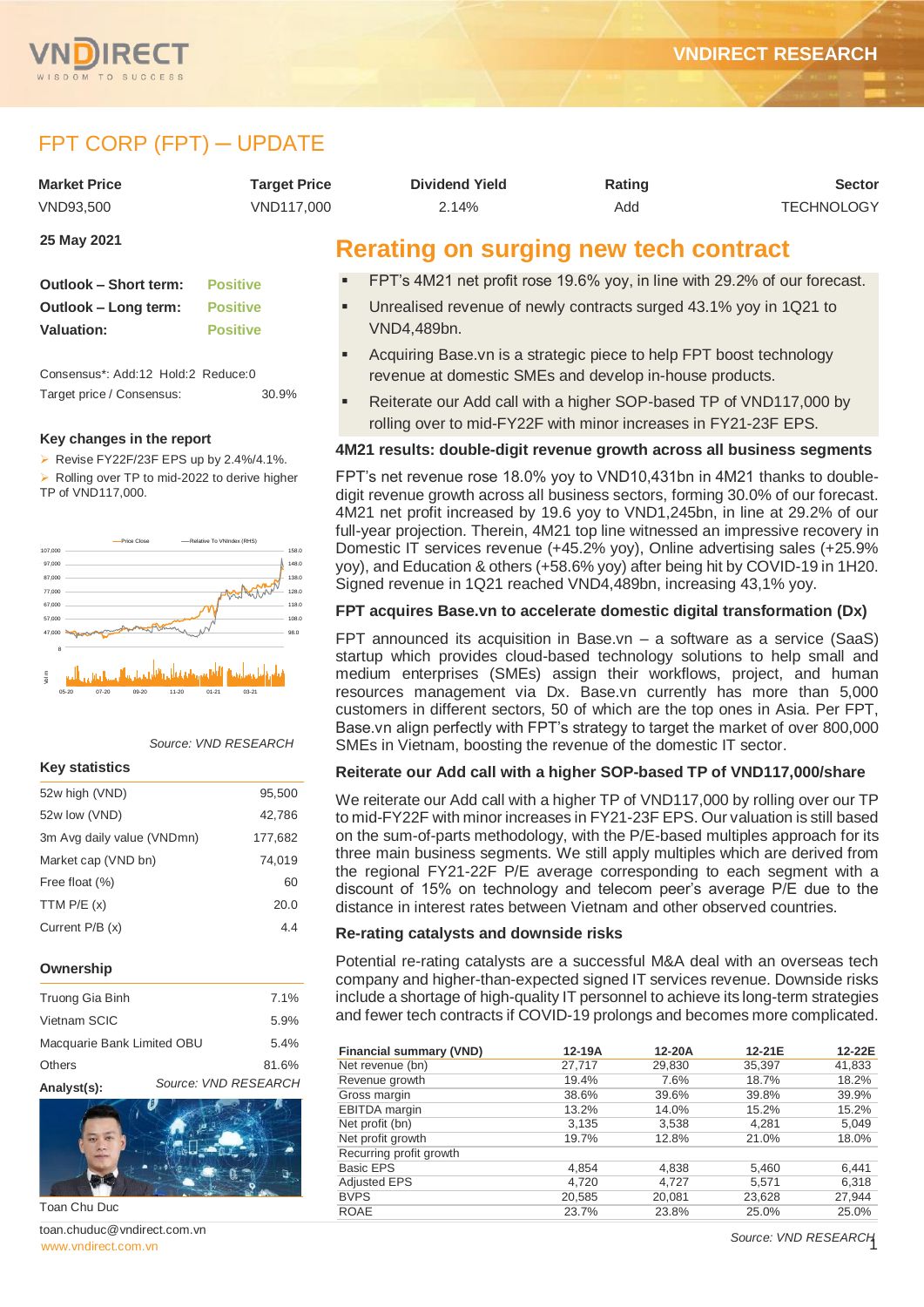## **RERATING ON SURGING NEW TECH CONTRACT**

## **We raise our 1-year target price on higher FY21-22F EPS and bright prospects from FY22 onward thanks to surging new tech contract**

We reiterate our Add call with an SOP-based TP of VND117,000 with minor increases in FY21-23F EPS and rolling over our TP to mid-FY22. Our valuation is still based on the sum-of-parts methodology, with the P/E-based multiples approach for its three main business segments. Our valuation is derived from the regional FY21-22F P/E average corresponding to each segment with a discount of 15% on technology and telecom peer's average P/E due to the distance in interest rates between Vietnam and other observed countries (e.g. India, Philippines, Thailand). We apply these multiple to our average FY21-22F net profit forecast for each business.

#### **Figure 1: SOP-based valuation**

|                                    |           |                 |                 |      | <b>Equity</b> |                       |
|------------------------------------|-----------|-----------------|-----------------|------|---------------|-----------------------|
|                                    | FPT's     |                 |                 |      |               | value Equity value    |
| <b>VNDbn</b>                       | ownership | <b>NP 2021F</b> | <b>NP 2022F</b> | P/E  | FY20F         | <b>FY21F</b>          |
| Technology                         | 100%      | 2.459           | 3.030           | 19.0 | 46,715        | 57,564                |
| Telecommunication                  | 46%       | 2,063           | 2,283           | 14.0 | 28,880        | 31,959                |
| Education                          | 100%      | 644             | 774             | 13.0 | 8,373         | 10,056                |
| Total                              |           |                 |                 |      | 83,968        | 99.578                |
| Average equity value FY20-21F      |           |                 |                 |      |               | 91,773                |
| Outstanding share                  |           |                 |                 |      |               | 783.987.000           |
| Value per share (VND/share)        |           |                 |                 |      |               | 117.060               |
| Target price (rounded) (VND/share) |           |                 |                 |      |               | 117,000               |
|                                    |           |                 |                 |      |               | Sources: VND RESEARCH |

#### **Figure 2: Peer comparison (data as in 24 May 2021)**

|                                                               |                  |                | <b>VNDbn</b>          |                             |                                    |      | ownership   | <b>NP 2021F</b>      |       | <b>NP 2022F</b> | P/E  |                         | FY20F | <b>FY21F</b>                          |
|---------------------------------------------------------------|------------------|----------------|-----------------------|-----------------------------|------------------------------------|------|-------------|----------------------|-------|-----------------|------|-------------------------|-------|---------------------------------------|
|                                                               |                  |                | Technology            |                             |                                    |      | 100%        |                      | 2,459 | 3,030           | 19.0 | 46,715                  |       | 57,564                                |
|                                                               |                  |                | Telecommunication     |                             |                                    |      | 46%         |                      | 2,063 | 2,283           | 14.0 | 28,880                  |       | 31,959                                |
|                                                               |                  |                | Education             |                             |                                    |      | 100%        |                      | 644   | 774             | 13.0 |                         | 8,373 | 10,056                                |
|                                                               |                  |                | Total                 |                             |                                    |      |             |                      |       |                 |      | 83,968                  |       | 99,578                                |
|                                                               |                  |                |                       |                             |                                    |      |             |                      |       |                 |      |                         |       |                                       |
|                                                               |                  |                |                       |                             | Average equity value FY20-21F      |      |             |                      |       |                 |      |                         |       | 91,773                                |
|                                                               |                  |                | Outstanding share     |                             |                                    |      |             |                      |       |                 |      |                         |       | 783,987,000                           |
|                                                               |                  |                |                       | Value per share (VND/share) |                                    |      |             |                      |       |                 |      |                         |       | 117,060                               |
|                                                               |                  |                |                       |                             | Target price (rounded) (VND/share) |      |             |                      |       |                 |      |                         |       | 117,000                               |
|                                                               |                  |                |                       |                             |                                    |      |             |                      |       |                 |      |                         |       | Sources: VND RESEARCH                 |
| -iqure 2: Peer comparison (data as in 24 May 2021)<br>Company | Bloomberg        | Recom.         | <b>Share</b><br>Price | Target<br>Price             | <b>Market Cap</b>                  |      | P/E(x)      | 3-year<br><b>EPS</b> |       | P/BV(x)         |      | EV/EBITDA (x)           |       | <b>Recurring ROE</b><br>$(\%)$        |
|                                                               | <b>Ticker</b>    |                | (local<br>curr)       | (local<br>curr)             | (US\$m)                            |      | FY21F FY22F | <b>CAGR</b><br>(%)   |       | FY21F FY22F     |      | FY21F FY22F FY21F FY22F |       |                                       |
| <b>FPT CORP</b>                                               | <b>FPT VN</b>    | <b>ADD</b>     | 93.500                | 117.000                     | 3.200,0                            | 17,1 | 14,5        | 14,0                 | 4,0   | 3,3             | 9,1  | 8,2                     | 25,0  | 25,0                                  |
| <b>Telecom</b>                                                |                  |                |                       |                             |                                    |      |             |                      |       |                 |      |                         |       |                                       |
| <b>TELSTRA CORP</b>                                           | <b>TLS AU</b>    | N <sub>R</sub> | 3,43                  | 3,70                        | 31.485,0                           | 24,0 | 24,0        | (14, 8)              | 2,9   | 2,9             | 7,9  | 7,9                     | 11,1  | 11,5                                  |
| <b>TELEKOMUNIKASI</b>                                         | <b>TLKM IJ</b>   | <b>NR</b>      | 3.260                 | 4.131                       | 22.491,0                           | 14,5 | 13,1        | (0,5)                | 2,8   | 2,7             | 5,2  | 4,9                     | 20,4  | 21,4                                  |
| <b>MAXIS BHD</b>                                              | <b>MAXIS MK</b>  | <b>NR</b>      | 4,63                  | 4,90                        | 8.735,0                            | 25,0 | 23,0        | (14,3)               | 5,1   | 4,9             | 11,8 | 11,3                    | 20,3  | 22,1                                  |
| <b>INTOUCH HOLDINGS</b>                                       | <b>INTUCH TB</b> | <b>NR</b>      | 64,25                 | 68,60                       | 6.568,0                            | 19,4 | 18,4        | (5,7)                | 5,1   | 4,8             | 18,8 | 18,3                    | 27,8  | 32,1                                  |
| <b>GLOBE TELECOM</b>                                          | <b>GLO PM</b>    | <b>NR</b>      | 1.796                 | 2.202                       | 4.981,0                            | 10,7 | 10,8        | 13,2                 | 2,6   | 2,4             | 5,2  | 4,9                     | 25,5  | 23,5                                  |
| PLDT INC                                                      | TEL PM           | <b>NR</b>      | 1.259                 | 1.595                       | 5.654,0                            | 9,8  | 10,1        | 16,7                 | 2,1   | 2,0             | 5,2  | 4,9                     | 22,4  | 20,1                                  |
| Average                                                       |                  |                |                       |                             |                                    | 17,2 | 16,6        | (0, 9)               | 3,4   | 3,3             | 9,0  | 8,7                     | 21,3  | 21,8                                  |
| Median                                                        |                  |                |                       |                             |                                    | 17,0 | 15,8        | (3,1)                | 2,9   | 2,8             | 6,6  | 6,4                     | 21,4  | 21,8                                  |
| <b>Software &amp; IT Services</b>                             |                  |                |                       |                             |                                    |      |             |                      |       |                 |      |                         |       |                                       |
| <b>INFOSYS LTD</b>                                            | <b>INFO IN</b>   | <b>NR</b>      | 1.350,8               | 1.592, 1                    | 78.931,0                           | 25,5 | 22,7        | 9,1                  | 7,2   | 6,4             | 17,6 | 15,8                    | 28,7  | 29,9                                  |
| <b>WIPRO LTD</b>                                              | <b>WPRO IN</b>   | <b>NR</b>      | 515,0                 | 461,5                       | 38.702,0                           | 24,9 | 22,4        | 16,1                 | 4,6   | 4,2             | 15,3 | 14,0                    | 19,2  | 19,4                                  |
| <b>HCL TECH LTD</b>                                           | <b>HCLT IN</b>   | <b>NR</b>      | 934,5                 | 1.127, 1                    | 34.779,0                           | 18,3 | 16,3        | 5,9                  | 3,7   | 3,3             | 11,2 | 10,2                    | 21,4  | 21,5                                  |
| TECH MAHINDRA LT                                              | <b>TECHM IN</b>  | <b>NR</b>      | 989,1                 | 1.125,9                     | 13.138,0                           | 16,5 | 15,0        | 6,5                  | 3,2   | 2,9             | 11,0 | 10,0                    | 20,4  | 20,4                                  |
| <b>L&amp;T INFOTECH LTD</b>                                   | LTI IN           | <b>NR</b>      | 3.676,8               | 4.060,1                     | 8.812,0                            | 29,1 | 25,2        | 20,4                 | 7,5   | 6,3             | 19,8 | 17,3                    | 28,2  | 27,5                                  |
| <b>NIIT LTD</b>                                               | NIIT IN          | <b>NR</b>      | 182,1                 | 220,0                       | 355,0                              | 19,4 | 17,0        | 482,2                | 1,6   | 1,6             | 9,5  | 7,9                     | 9,6   | 10,6                                  |
| <b>CYIENT LTD</b>                                             | <b>CYLIN</b>     | NR.            | 808,5                 | 799,0                       | 1.220,0                            | 19,0 | 16,2        | (0, 8)               | 2,9   | 2,7             | 10,2 | 8,8                     | 15,2  | 16,7                                  |
| <b>MPHASIS LTD</b>                                            | <b>MPHL IN</b>   | NR.            | 1.811,9               | 1.910,7                     | 4.649,0                            | 23,6 | 20,6        | 15,3                 | 4,9   | 4,4             | 15,3 | 13,5                    | 21,2  | 22,3                                  |
| <b>MINDTREE LTD</b>                                           | <b>MTCL IN</b>   | <b>NR</b>      | 2.140,5               | 2.058,9                     | 4.836,0                            | 26,8 | 23,7        | 33,1                 | 6,9   | 5,8             | 17,1 | 15,3                    | 28,3  | 26,9                                  |
| L&T TECHNOLOGY S                                              | LTTS IN          | <b>NR</b>      | 2.594,2               | 2.591,8                     | 3.737,0                            | 31,0 | 26,0        | 11,6                 | 6,9   | 5,9             | 20,2 | 17,3                    | 23,6  | 23,9                                  |
| Average                                                       |                  |                |                       |                             |                                    | 23,4 | 20,5        | 59,9                 | 4,9   | 4,4             | 14,7 | 13,0                    | 21,6  | 21,9                                  |
| Median                                                        |                  |                |                       |                             |                                    | 24,3 | 21,5        | 13,5                 | 4,8   | 4,3             | 15,3 | 13,8                    | 21,3  | 21,9                                  |
|                                                               |                  |                |                       |                             |                                    |      |             |                      |       |                 |      |                         |       | Sources: VNDIRECT RESEARCH, BLOOMBERG |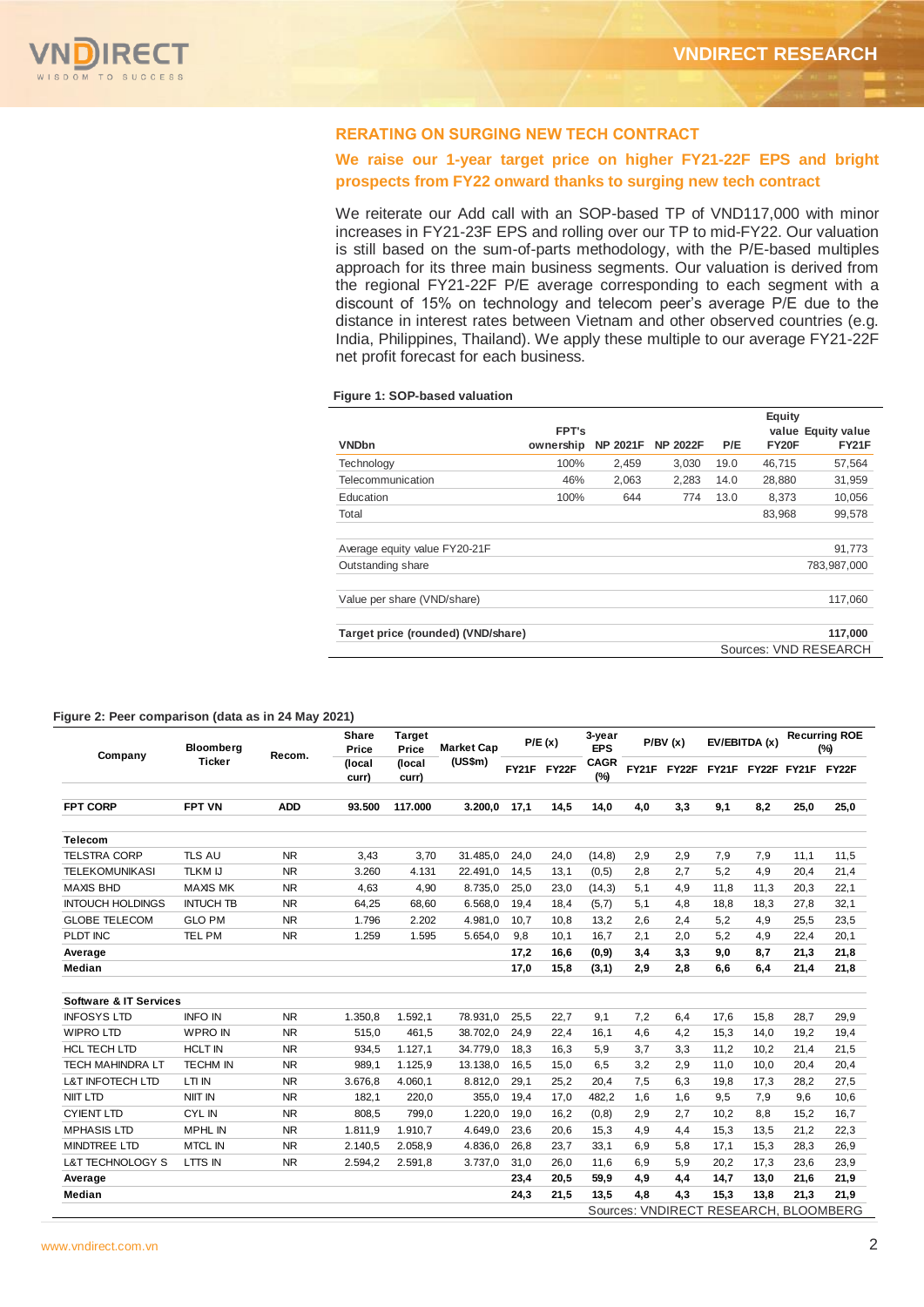

## **Risks and catalysts**

#### **Downside risks**

 Fierce competition from Indian peers in overseas markets and from domestic Internet service providers in the telecom segment.

In the global market, India is generally the first IT outsourcing destination for businesses given that it has a mature software industry with a large number of skillful IT specialists. As such, we predict that India will continue to be a favourite destination for IT outsourcing. We believe that competition from Indian rivals is a big challenge for FPT in terms of its ability to gain global market share.

Domestically, we believe fierce competition from two large state-owned carriers – Viettel (Unlisted) and VNPT (Unlisted) is a concern for FPT in the telecom segment. In order to compete, FPT needs to boost spending on upgrading infrastructure to expand its penetration, which would lead to rising investment costs.

 Shortage of IT personnel and increase in labour costs are also potential risks for FPT, in our view. We believe this could partly affect FPT because the IT services sector is labour-intensive, hence, a significant increase in labour costs may affect the company's operating costs.

#### **Potential re-rating catalysts**

- FPT is focusing on M&A to expand its brand and customer base overseas to expand its digital transformation business extensively, translating into great potential for the company, in our view. A successful M&A deal will help FPT increase market share in the host country.
- In 4M21, 25.8% of FPT's technology revenue came from the domestic market, where FPT IS (Unlisted) is implementing many government technology projects. Thus, we think that if the government of Vietnam continues to implement an expansionary fiscal policy from FY21F onwards, it may be a catalyst for FPT IS' revenue to grow.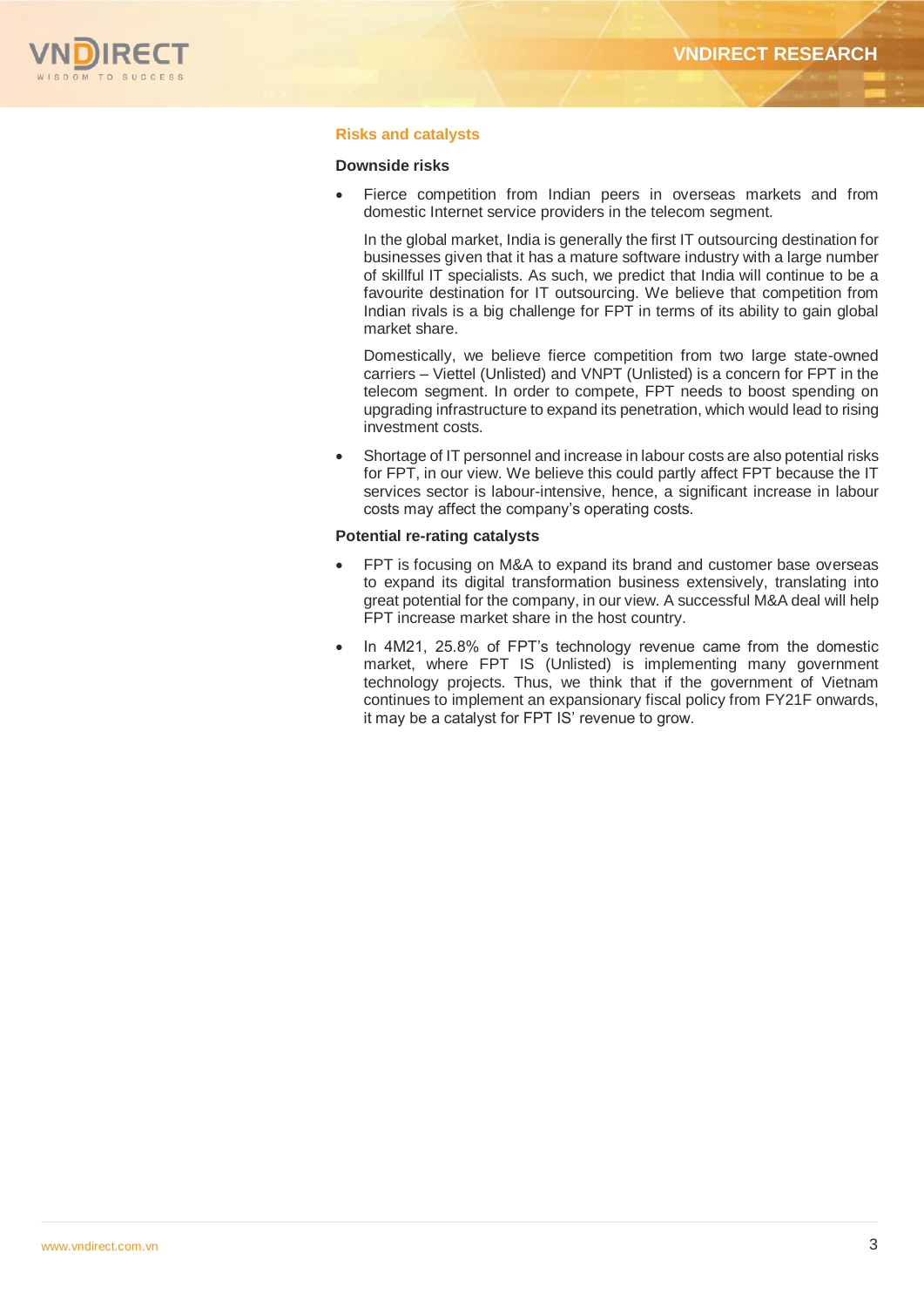## **4M21 results review: double-digit revenue growth across all business segments**

FPT's net revenue rose 18.0% yoy to VND10,431bn in 4M21, forming 30.0% of our forecast. 4M21 net profit increased by 19.6 yoy to VND1,245bn, in line with 29.2% of our full-year projection. Therein, 4M21 top line witnessed an impressive recovery in Domestic IT services revenue (+45.2% yoy), Online advertising sales (+25.9% yoy), and Education & others (+58.6% yoy) after being hit by COVID-19 in 1H20.

#### **Figure 3: Results comparison**

|                               |             |             |                 |        |       |       | %FY21F         | %FY21 |                                                                                                                                                                                                                                               |
|-------------------------------|-------------|-------------|-----------------|--------|-------|-------|----------------|-------|-----------------------------------------------------------------------------------------------------------------------------------------------------------------------------------------------------------------------------------------------|
|                               | <b>1Q21</b> | <b>1Q20</b> | $%$ yoy         | 4M21   | 4M20  |       | % yoy guidance |       | forecast Comments                                                                                                                                                                                                                             |
| Net revenue                   | 7,586       | 6.631       | 14.4%           | 10,431 | 8.841 | 18.0% | 30.0%          | 29.5% |                                                                                                                                                                                                                                               |
| <b>Technology</b>             | 4,155       | 3,594       | 15.6%           | 5,786  | 4,864 | 19.0% | 29.5%          | 28.0% |                                                                                                                                                                                                                                               |
| Global IT Services            | 3,169       | 2,891       | 9.6%            | 4,295  | 3,837 | 11.9% |                |       | New signed revenue rose 43% yoy in 1Q21,<br>27.9% showing strong growth potential in upcoming<br>quarters.                                                                                                                                    |
| Domestic IT Services          | 986         | 703         | 40.3%           | 1,491  | 1,027 | 45.2% |                | 28.2% |                                                                                                                                                                                                                                               |
| <b>Telecommunications</b>     | 2.925       | 2.668       | 9.6%            | 3,966  | 3.549 | 11.7% | 31.2%          | 31.0% |                                                                                                                                                                                                                                               |
| Telecom services              | 2,804       | 2,565       | 9.3%            | 3,796  | 3,414 | 11.2% |                |       | FPT in partnership with Google has just<br>launched FPT Play Box S, the first device to<br>31.3% combine TV Box and smart speaker in the world.<br>From 1 May 2021, FPT customers can increase<br>the internet bandwidth without added costs. |
| Online advertising            | 121         | 103         | 17.5%           | 170    | 135   | 25.9% |                | 25.8% |                                                                                                                                                                                                                                               |
| <b>Education &amp; Others</b> | 506         | 368         | 37.5%           | 679    | 428   | 58.6% | 28.3%          | 35.4% |                                                                                                                                                                                                                                               |
| Gross profit                  | 2,895       | 2,624       | 10.3%           |        |       |       |                |       |                                                                                                                                                                                                                                               |
| Gross profit margin           | 38.2%       | 39.6%       | $-1.4\%$ pts    |        |       |       |                |       |                                                                                                                                                                                                                                               |
| SG&A expenses                 | 1.814       | 1,574       | 15.2%           |        |       |       |                |       |                                                                                                                                                                                                                                               |
| SG&A as % of revenue          | 23.9%       |             | 23.7% +0.2% pts |        |       |       |                |       |                                                                                                                                                                                                                                               |
| Profit/losses from affiliates | 115         | 80          | 43.6%           |        |       |       |                |       | Robust earnings growth from a FPTs affiliate in<br>1Q21: VND146bn of net profit at FPT Securities<br>(FTS) in 1Q21 vs. VND97bn loss in 1Q20.                                                                                                  |
| Pre-tax profit                | 1,397       | 1,142       | 22.3%           | 1,920  | 1,573 | 22.1% | 30.9%          | 30.3% |                                                                                                                                                                                                                                               |
| Profit after tax              | 1,151       | 937         | 22.8%           | 1,577  | 1,300 | 21.3% |                | 29.7% |                                                                                                                                                                                                                                               |
| Net profit                    | 906         | 747         | 21.3%           | 1,245  | 1,041 | 19.6% |                | 29.2% |                                                                                                                                                                                                                                               |
|                               |             |             |                 |        |       |       |                |       | Sources: VNDIRECT RESEARCH, COMPANY REPORTS                                                                                                                                                                                                   |

The technology segment contributed 55.5% of total revenue in 4M21 (4M20: 55.0%). Telecommunications revenue accounted for 38.0% of total revenue in 4M21 (4M20: 40.1%). The remaining 6.5% came from education and other sectors.

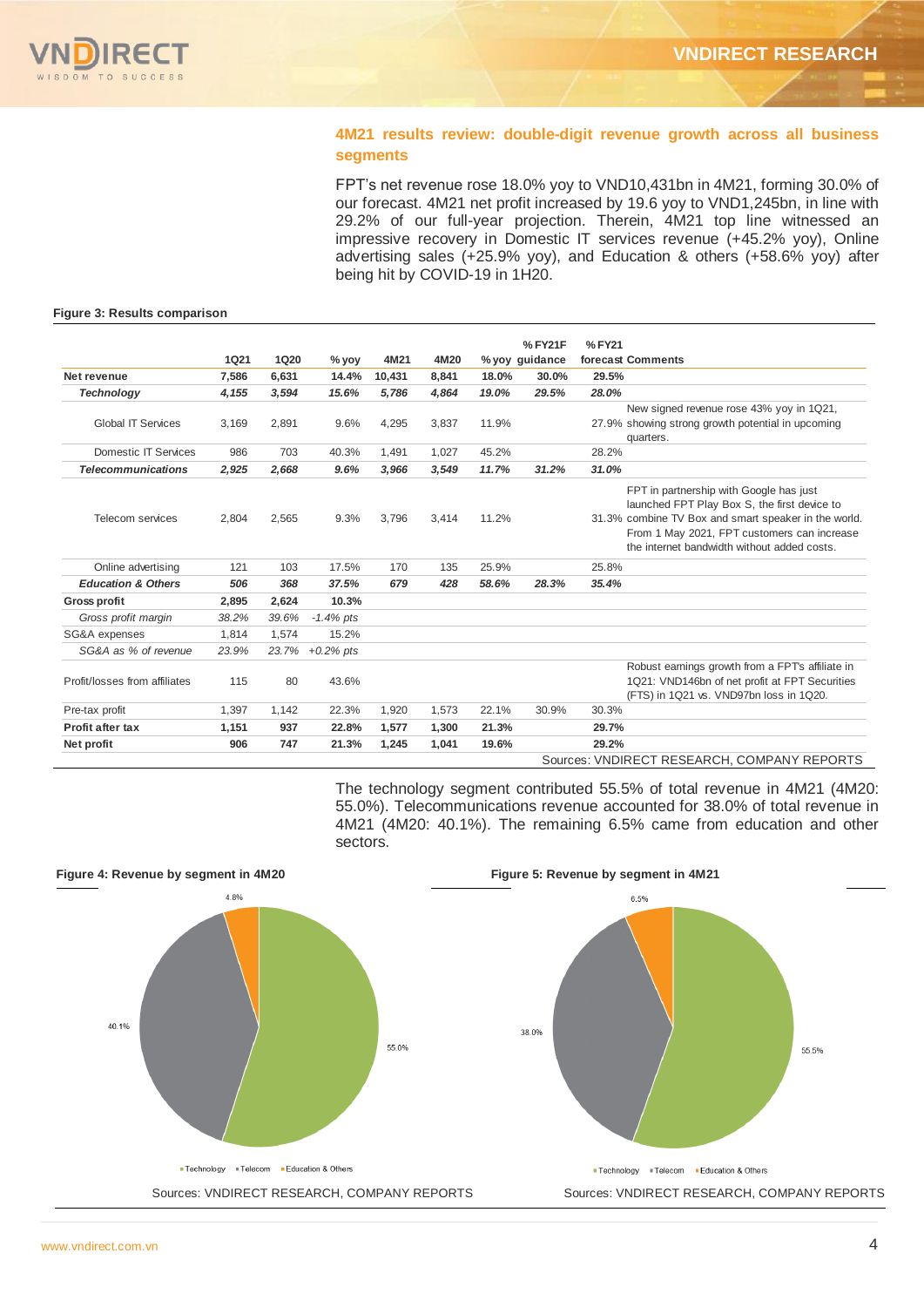

• In 1Q21, revenue from IT services in overseas markets increased 9.6% yoy to VND3,169bn, accounting for 76.3% of technology revenue. The US market delivered an outstanding performance with revenue growing 25.6% yoy as the signed revenue from major clients in the US at the end of FY20 started to be realised in 1Q21. Notably, at the end of 2020, an automotive trading platform corporation in the USA has chosen FPT over hundreds of other global IT vendors as the champion for their IT budget for the next 3 years.



#### **Figure 6: FPT's global IT services revenue by markets**

In 1Q21, FPT received multiple orders from global clients to implement digital transformation projects. There were 4 projects with the size larger than US\$5m in 1Q21 (vs. 2 projects in 1Q20), signed revenue in 1Q21 reached VND4,489bn, increasing 43,1% yoy.

 Technology revenue from the domestic market in 4M21 posted a remarkable recovery from being hit in 1H20 by the pandemic. In particular, domestic IT services revenue reached VND1,491bn in 4M21, increasing by 45.2% yoy.



**Figure 7: FPT's tech signed revenue in 4M21 vs. 4M20 by sub-sectors Figure 8: FPT's quarterly signed tech orders**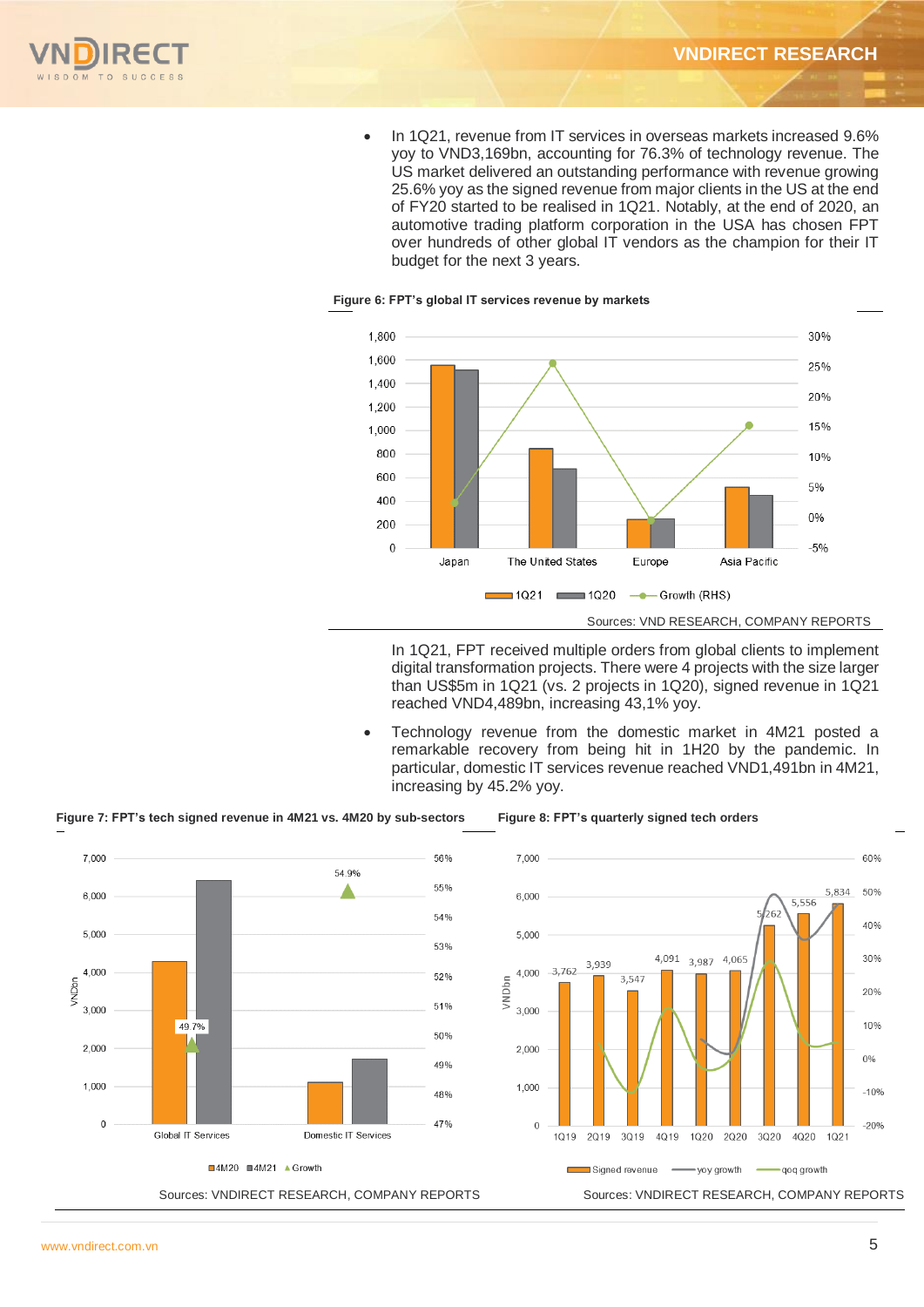

- Digital transformation (Dx) revenue only increased slightly due to the impact of Japan's slow growth on manufacturing-focused technology. Specifically, Dx revenue totaled VND1,172bn in 4M21, accounting for 20.3% of the technology revenue and up only 1.2% yoy.
- Telecom services revenue increased by 11.2% yoy, accounting for 95.7% of the telecom segment's topline and in line at 31.3% of our expectation. Online advertising revenue rose 25.9% yoy, showing a significant recovery after poor result in 4M20; however, this sector accounted for only 4.3% of the telecom segment's sales (+11.7% yoy). According to FPT, having high growth in several business lines of broadband services, PayTV, and online advertising, EBT of telecom segment increased 28.4% yoy.
- In 4M21, Education & others' revenue reached VND679bn (+58.6% yoy). However, EBT of this segment decreased due to the losses of business lines launched in 2020 including Smart Cloud and Digital.

## **Strong consolidation of domestic IT segment with an investment in startup Base.vn**

On 4 May 2021, FPT announced its acquisition in Base.vn – a software as a service (SaaS) startup which provides cloud-based technology solutions to help small and medium enterprises (SMEs) assign their workflows, project and human resources management via digital transformation. According to media releases, Base.vn currently has more than 5,000 customers in different sectors, 50 of which are the top ones in Asia. Per FPT, Base.vn align perfectly with FPT's software product strategy to target the market of over 800,000 SMEs in Vietnam.

With Base.vn' openness, more than 77 Dx solutions based on the latest technologies including AI, Blockchain, Cloud, RPA... of FPT will soon be integrated. Along with that, the synergistic value also comes from the experienced human resources of more than 17,000 engineers and a consulting team of more than 7,000 individuals of FPT, ready to support SMEs across the region. We believe Base.vn will accelerate FPT's strategy of developing its made-by-FPT products and help FPT quickly and strongly approach the pool of SMEs in Vietnam, boosting the revenue of the domestic IT segment.



**Figure 9: Base.vn provides a comprehensive digital transformation solution for SMEs**

We believe that Base.vn is an important piece of FPT's overall strategy in promoting digital transformation services as well as developing FPT in-house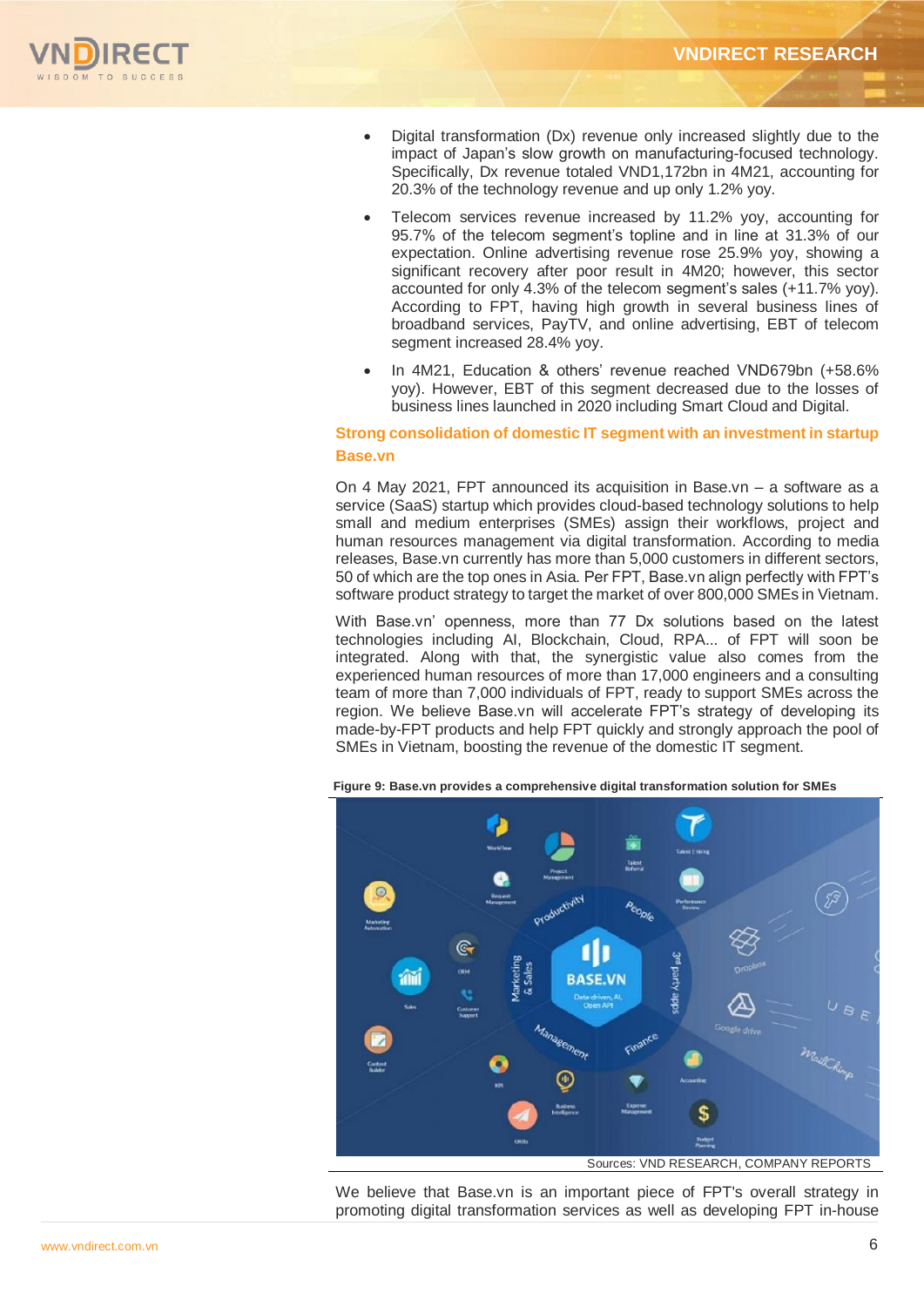

products, which are business lines that enhance the company's profit margin. As we mentioned in previous reports, with a higher proportion of IT-based products rather than IT-based services, FPT will deserve to be re-evaluated with better valuations in the future. Made-by-FPT software products recorded VND133bn in revenue in 1Q21, up 146% yoy.

## **FY21-22F outlook: Digital transformation remains a growth engine. The domestic IT services regain its growth momentum**

We maintain a positive view on FPT's 2021-22F outlook with minor changes from our previous projection. We expect technology segment revenue to rise 23.0% yoy to VND20,677bn in FY21F and exceed US\$1bn (c. VND23,000bn) by FY22F.

We estimate the domestic IT services to return to double-digit growth. Specifically, we forecast this sector to grow by 10.5% in revenue thanks to the effect of Base.vn. Besides, FPT signed the agreement of digital transformation consulting for Binh Dinh province in the period of 2021-23, with the vision by 2050. Partnering with McKinsey, FPT hopes to turn Binh Dinh into an economic powerhouse of the central region of Vietnam and the artificial intelligence (AI) center of Southeast Asia.

We believe FPT's GPM should continue to improve on the back of higher proportion of Dx in technology revenue. For FY21F, Dx revenue is expected to rise to VND4,303bn (+33.7% yoy), contributing 20.8% of technology revenue and 12.2% of FPT's total revenue, based on our estimates. We expect blended GPM to gain 0.2% pt to 39.8% in FY21F.

For FY21F, we expect the pandemic situation to improve thanks to the presence of vaccines. As a result, we forecast FPT's FY21F revenue and net profit to grow 18.7% yoy and 21.0% yoy, respectively.

For FY22F, we expect that FPT's business segments will maintain their growth trajectory. We revise FY22F revenue and net profit up by 2.4% yoy and 2.3% yoy, respectively. As a result, FY22F delivers a growth of 18.0% yoy in net profit.

| <b>VNDbn</b>              | 2018     | 2019   | 2020F    | 2021F  | 2022F                                  | 2023F  |
|---------------------------|----------|--------|----------|--------|----------------------------------------|--------|
| Net revenue               | 23,214   | 27,717 | 29,830   | 35,397 | 41,833                                 | 49,563 |
| %yoy                      | $-45.6%$ | 19.4%  | 7.6%     | 18.7%  | 18.2%                                  | 18.5%  |
| <b>Technology</b>         | 13,401   | 15,783 | 16,805   | 20,677 | 25,301                                 | 30,948 |
| $\%$ yoy                  | 20.9%    | 17.8%  | 6.5%     | 23.0%  | 22.4%                                  | 22.3%  |
| <b>Telecom</b>            | 8,831    | 10,398 | 11,466   | 12,800 | 14,226                                 | 15,872 |
| $%$ yoy                   | 15.4%    | 17.7%  | 10.3%    | 11.6%  | 11.1%                                  | 11.6%  |
| <b>Education % others</b> | 1,376    | 1,792  | 1,559    | 1,920  | 2,306                                  | 2,743  |
| $\%$ yoy                  | 31.8%    | 30.2%  | $-13.0%$ | 23.1%  | 20.1%                                  | 19.0%  |
| <b>Gross profit</b>       | 8,723    | 10,712 | 11,816   | 14,074 | 16,705                                 | 19,867 |
| <b>Blended GPM</b>        | 37.6%    | 38.6%  | 39.6%    | 39.8%  | 39.9%                                  | 40.1%  |
| SG&A                      | 5,601    | 6,565  | 7,214    | 8,418  | 9,948                                  | 11,786 |
| as % of revenue           | 24.1%    | 23.7%  | 24.2%    | 23.8%  | 23.8%                                  | 23.8%  |
| Pre-tax profit            | 3,858    | 4,665  | 5,261    | 6,362  | 7,504                                  | 8,873  |
| <b>Profit after tax</b>   | 3,234    | 3,912  | 4,422    | 5,336  | 6,294                                  | 7,443  |
| Minority interest         | 614      | 776    | 885      | 1,055  | 1,245                                  | 1,472  |
| Net profit                | 2,620    | 3,135  | 3,538    | 4,281  | 5,049                                  | 5,971  |
| %yoy                      | $-10.6%$ | 19.7%  | 12.8%    | 21.0%  | 18.0%                                  | 18.2%  |
|                           |          |        |          |        | Sources: VND RESEARCH, COMPANY REPORTS |        |

**Figure 10: Detailed forecast of FPT's performance for FY21-23F**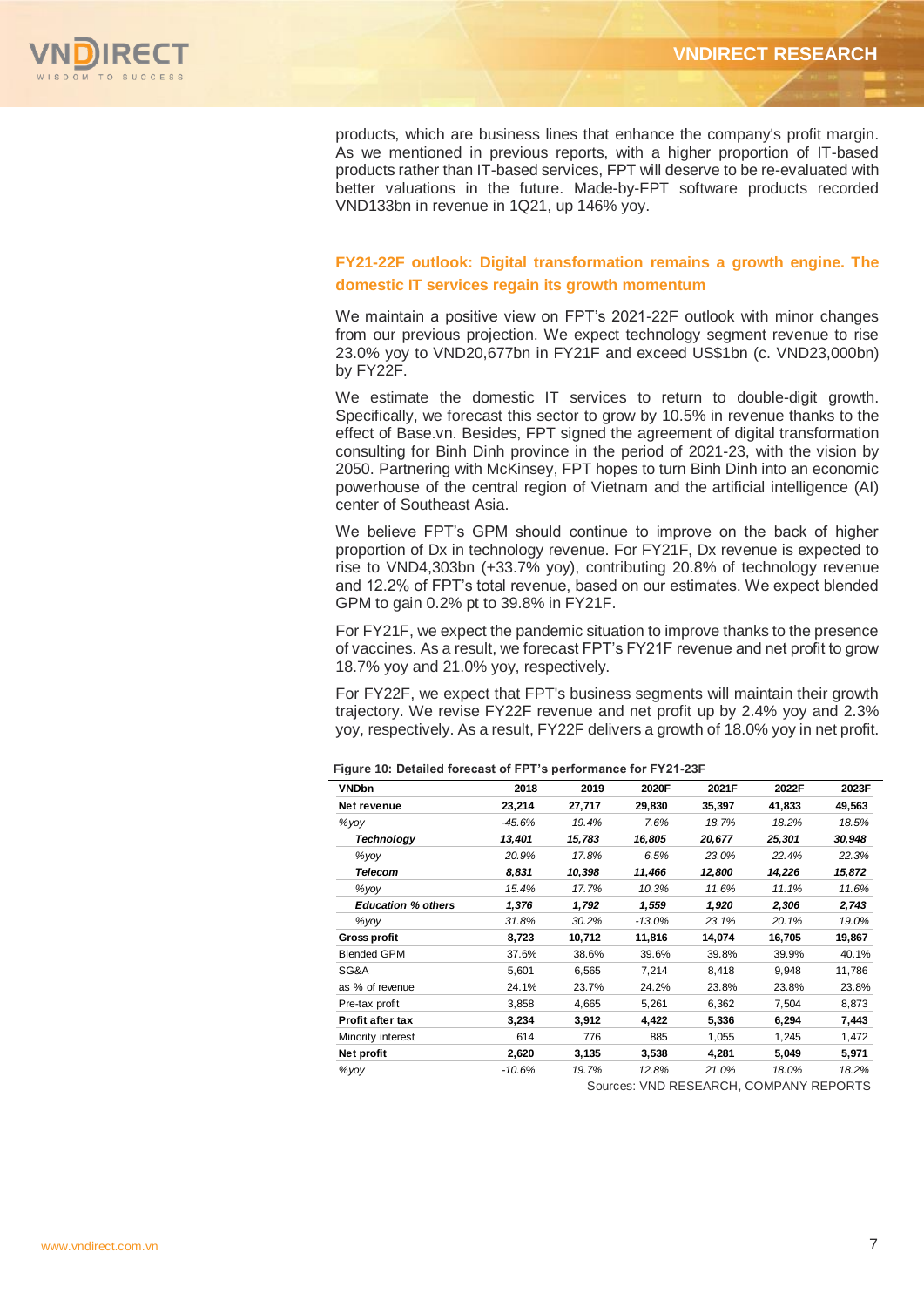## **VN** VNDIRECT

## **Figure 11: Forecast revision**

| (VNDbn)                       |              | Old forecast |        |              | New forecast |        |              | % change of forecast |       | <b>Comments on FY22F forecast changes</b>                                                                                                                                                                                    |
|-------------------------------|--------------|--------------|--------|--------------|--------------|--------|--------------|----------------------|-------|------------------------------------------------------------------------------------------------------------------------------------------------------------------------------------------------------------------------------|
|                               | <b>FY21F</b> | FY22F        | FY23F  | <b>FY21F</b> | <b>FY22F</b> | FY23F  | <b>FY21F</b> | FY22F                | FY23F |                                                                                                                                                                                                                              |
| Revenue                       | 35,375       | 40.864       | 47.409 | 35,397       | 41,833       | 49,563 | 0.1%         | 2.4%                 | 4.5%  |                                                                                                                                                                                                                              |
| Technology                    | 20,655       | 24,585       | 29,383 | 20,677       | 25,301       | 30,948 | 0.1%         | 2.9%                 | 5.3%  | Higher backlog thanks to a sharp increase in<br>the value of new signed contracts.                                                                                                                                           |
| Telecom                       | 12,800       | 14,212       | 15,858 | 12,800       | 14,226       | 15,872 | 0.0%         | 0.1%                 | 0.1%  |                                                                                                                                                                                                                              |
| Education & others            | 1,920        | 2,066        | 2,168  | 1,920        | 2,306        | 2,743  | 0.0%         | 11.6%                | 26.5% | Raising education revenue forecast from new<br>high school campus in Quy Nhon from FY21F.<br>In addition, we expect two new companies<br>including FPT Smart Cloud and FPT Digital to<br>expand segment's revenue from 2023. |
| <b>Gross profit</b>           | 14,047       | 16,306       | 19,006 | 14,074       | 16,705       | 19,867 | $0.2\%$      | 2.4%                 | 4.5%  |                                                                                                                                                                                                                              |
| Gross profit margin           | 39.7%        | 39.9%        | 40.1%  | 39.8%        | 39.9%        | 40.1%  | $+10$ bp     | 0 bp                 | 0 bp  |                                                                                                                                                                                                                              |
| SG&A                          | 8,412        | 9,718        | 11,274 | 8,418        | 9,948        | 11,786 | 0.1%         | 2.4%                 | 4.5%  |                                                                                                                                                                                                                              |
| Profit/Losses from affiliates | 359          | 377          | 391    | 359          | 377          | 397    | $-0.1%$      | $0.0\%$              | 1.6%  |                                                                                                                                                                                                                              |
| Pre-tax profit                | 6,340        | 7,334        | 8,522  | 6,362        | 7,504        | 8,873  | 0.3%         | 2.3%                 | 4.1%  |                                                                                                                                                                                                                              |
| <b>Profit after tax</b>       | 5,318        | 6,151        | 7,148  | 5,336        | 6,294        | 7,443  | 0.3%         | 2.3%                 | 4.1%  |                                                                                                                                                                                                                              |
| Net profit                    | 4,266        | 4,935        | 5,734  | 4,281        | 5,049        | 5,971  | 0.3%         | 2.3%                 | 4.1%  |                                                                                                                                                                                                                              |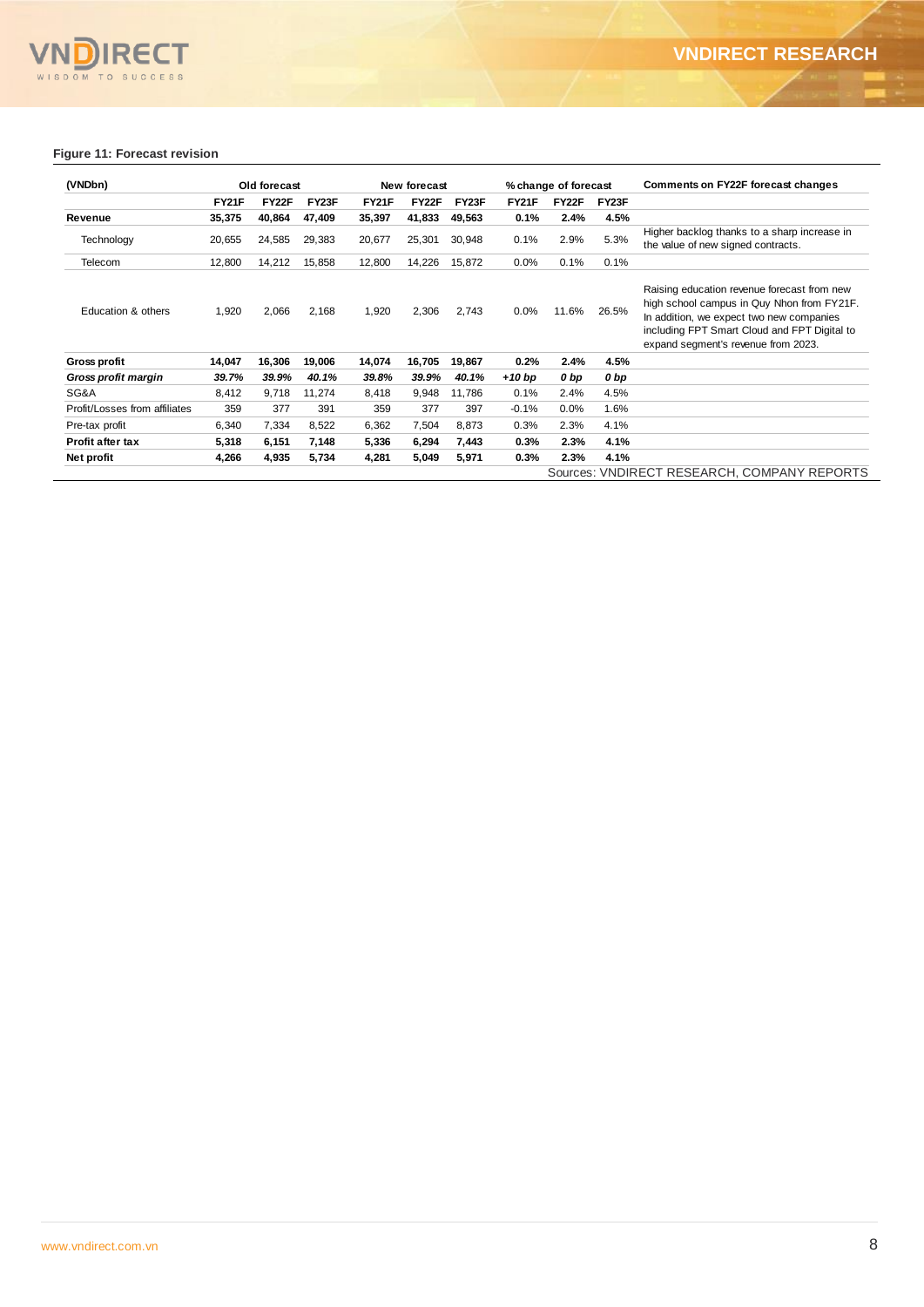## OM TO SUCCESS  $S<sub>D</sub>$

## **VNDIRECT RESEARCH**

#### **Valuation**



#### **Income statement**

| (VNDbn)                       | 12-20A    | 12-21E    | 12-22E    |
|-------------------------------|-----------|-----------|-----------|
| Net revenue                   | 29,830    | 35,397    | 41,833    |
| Cost of sales                 | (18, 015) | (21, 323) | (25, 127) |
| Gen & admin expenses          | (2,713)   | (3,031)   | (3,582)   |
| Selling expenses              | (4, 501)  | (5, 387)  | (6,366)   |
| <b>Operating profit</b>       | 4,602     | 5,657     | 6,757     |
| <b>Operating EBITDA</b>       | 3,145     | 3,955     | 4,850     |
| Depreciation and amortisation | 1,458     | 1,702     | 1,907     |
| <b>Operating EBIT</b>         | 4,602     | 5,657     | 6,757     |
| Interest income               | 822       | 1,387     | 1,525     |
| <b>Financial expense</b>      | (548)     | (1, 114)  | (1, 242)  |
| Net other income              | 73        | 73        | 87        |
| Income from associates & JVs  | 312       | 359       | 377       |
| Pre-tax profit                | 5,261     | 6,362     | 7,504     |
| Tax expense                   | (839)     | (1,026)   | (1, 210)  |
| Minority interest             | (885)     | (1,055)   | (1, 245)  |
| Net profit                    | 3,538     | 4,281     | 5,049     |
| Adj. net profit to ordinary   | 3,538     | 4,281     | 5,049     |
| Ordinary dividends            | (1,568)   | (1, 568)  | (1, 568)  |
| <b>Retained earnings</b>      | 1,970     | 2,713     | 3,481     |
|                               |           |           |           |

#### **Balance sheet**

| (VNDbn)                               | 12-20A | 12-21E | 12-22E |
|---------------------------------------|--------|--------|--------|
| Cash and equivalents                  | 4,685  | 5,530  | 9,185  |
| Short term investments                | 12,436 | 13,623 | 14,899 |
| Accounts receivables                  | 5,880  | 7,640  | 9,028  |
| Inventories                           | 1,290  | 1,632  | 1,923  |
| Other current assets                  | 1,318  | 1,713  | 2,024  |
| <b>Total current assets</b>           | 25,608 | 30,138 | 37,060 |
| Fixed assets                          | 10,691 | 12,431 | 14,277 |
| <b>Total investments</b>              | 2,606  | 2,910  | 3,245  |
| Other long-term assets                | 2,844  | 3,092  | 3,654  |
| <b>Total assets</b>                   | 41,749 | 48,570 | 58,237 |
| Short-term debt                       | 12,062 | 13,329 | 14,725 |
| Accounts payable                      | 2,859  | 3,255  | 3,836  |
| Other current liabilities             | 7,461  | 8,796  | 11,922 |
| <b>Total current liabilities</b>      | 22,382 | 25,380 | 30,483 |
| Total long-term debt                  | 678    | 813    | 976    |
| Other liabilities                     | 87     | 179    | 211    |
| Share capital                         | 7,840  | 7,840  | 7,840  |
| Retained earnings reserve             | 6,391  | 9,018  | 12,112 |
| <b>Shareholders' equity</b>           | 15,744 | 18,524 | 21,908 |
| Minority interest                     | 2,859  | 3,673  | 4,659  |
| <b>Total liabilities &amp; equity</b> | 41.749 | 48.570 | 58.237 |



#### **Cash flow statement**

| (VNDbn)                                     | 12-20A   | 12-21E   | 12-22E           |
|---------------------------------------------|----------|----------|------------------|
| Pretax profit                               | 5,261    | 6,362    | 7,504            |
| Depreciation & amortisation                 | 1,491    | 1,702    | 1,907            |
| Tax paid                                    | (778)    | (1,026)  | (1, 210)         |
| Other adjustments                           | (1,039)  | (81)     | (90)             |
| Change in working capital                   | 2,897    | (834)    | 2,900            |
| Cash flow from operations                   | 7,833    | 6,123    | 11,011           |
| Capex                                       | (3,018)  | (2,592)  | (2,865)          |
| Proceeds from assets sales                  | 3        | 0        | $\left( \right)$ |
| <b>Others</b>                               | (5, 954) | (1, 187) | (1, 276)         |
| Other non-current assets changes            | 842      | O        | 0                |
| Cash flow from investing activities         | (8, 127) | (3, 779) | (4, 141)         |
| New share issuance                          | 60       | O        | $^{(1)}$         |
| Shares buyback                              | 0        | 0        | 0                |
| Net borrowings                              | 4,879    | 1,402    | 1,559            |
| Other financing cash flow                   | (2)      | 0        | O                |
| Dividends paid                              | (1,899)  | (1,960)  | (1,960)          |
| Cash flow from financing activities         | 3,037    | (558)    | (401)            |
| Cash and equivalents at beginning of period | 3,453    | 4,685    | 5,530            |
| Total cash generated                        | 2,743    | 1,786    | 6,469            |
| Cash and equivalents at the end of period   | 6,196    | 6,470    | 11,999           |
|                                             |          |          |                  |

#### **Key ratios**

|                         | 12-20A | 12-21E | 12-22E |
|-------------------------|--------|--------|--------|
| <b>Dupont</b>           |        |        |        |
| Net profit margin       | 11.9%  | 12.1%  | 12.1%  |
| Asset turnover          | 0.79   | 0.78   | 0.78   |
| <b>ROAA</b>             | 9.4%   | 9.5%   | 9.5%   |
| Avg assets/avg equity   | 2.53   | 2.64   | 2.64   |
| <b>ROAE</b>             | 23.8%  | 25.0%  | 25.0%  |
| <b>Efficiency</b>       |        |        |        |
| Days account receivable | 60.9   | 68.2   | 68.2   |
| Days inventory          | 26.2   | 27.9   | 27.9   |
| Days creditor           | 58.1   | 55.7   | 55.7   |
| Fixed asset turnover    | 3.01   | 3.06   | 3.13   |
| <b>ROIC</b>             | 11.3%  | 11.8%  | 11.9%  |
| Liquidity               |        |        |        |
| Current ratio           | 1.1    | 1.2    | 1.2    |
| Quick ratio             | 1.1    | 1.1    | 1.2    |
| Cash ratio              | 0.8    | 0.8    | 0.8    |
| Cash cycle              | 29.0   | 40.4   | 40.4   |
| Growth rate (yoy)       |        |        |        |
| Revenue growth          | 7.6%   | 18.7%  | 18.2%  |
| Operating profit growth | 11.0%  | 22.9%  | 19.5%  |
| Net profit growth       | 12.8%  | 21.0%  | 18.0%  |
| <b>EPS</b> growth       | (0.3%  | 12.9%  | 18.0%  |

*Source: VND RESEARCH*